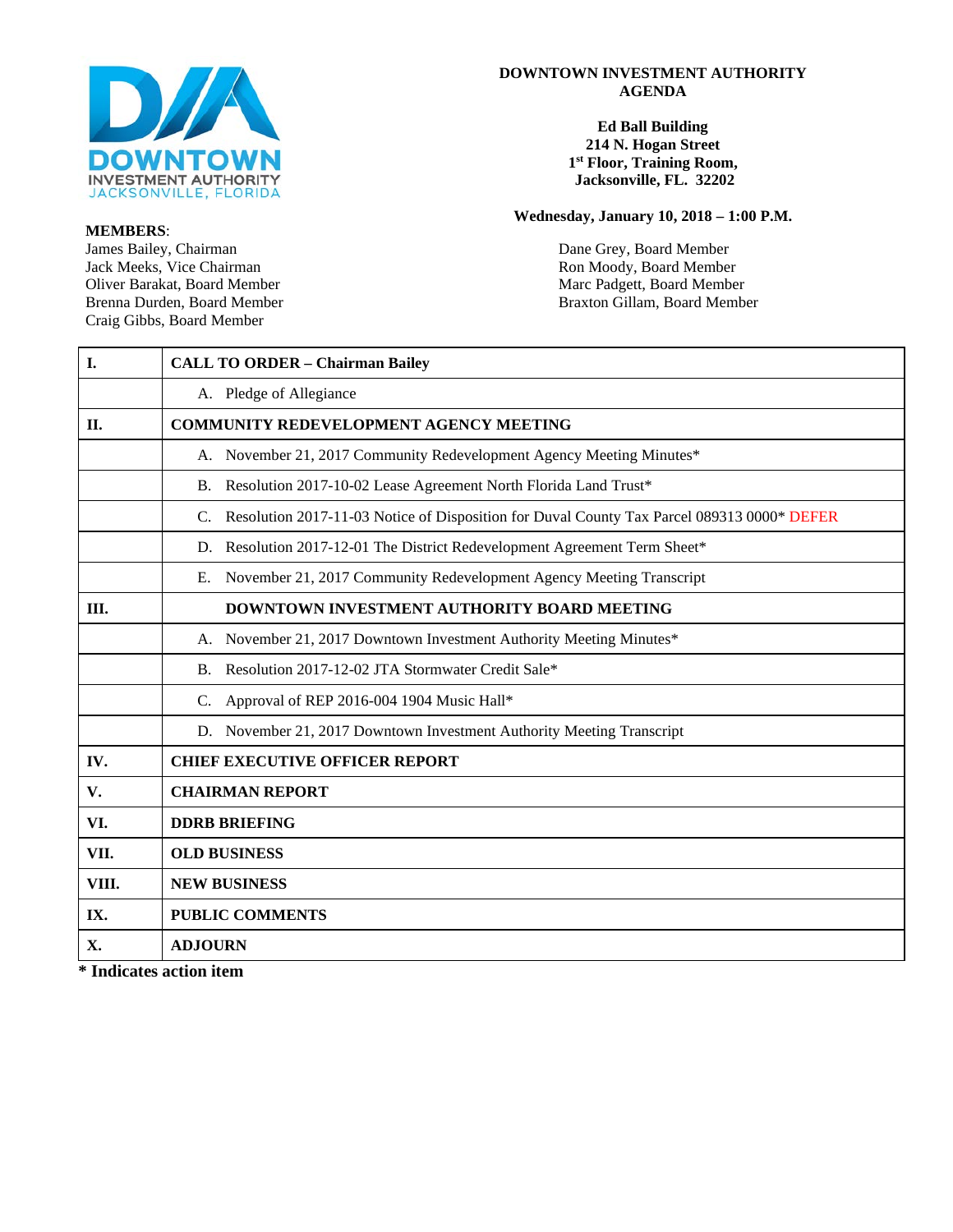

**Downtown Investment Authority Community Redevelopment Area Board Ed Ball Building, 214 North Hogan Street, 1st Floor Training Room Jacksonville, FL. 32202**

*Wednesday, January 10, 2018 – 1:25 p.m.* 

# *Community Redevelopment Agency MEETING MINUTES*

**Board Members Present:** Jim Bailey, Chairman; Jack Meeks, Vice Chairman; Oliver Barakat; Dane Grey; Brenna Durden, Esq.; Craig Gibbs, Esq.; Ron Moody; and Braxton Gillam, Esq.

**Board Members Absent:** Marc Padgett

**Council Members:** The Honorable Lori Boyer, Council District 5

**Mayor's Staff:** Dr. Johnny Gaffney

**DIA Staff:** Aundra Wallace, Chief Executive Officer; Tom Daly, Esq., Finance and Compliance Manager; Jim Klement, Development Coordinator; and Karen Underwood-Eiland.

**Office of General Counsel:** John Sawyer, Esq. and Emerson Lotzia, Esq.

# **I. CALL TO ORDER**

Chairman Bailey convened the meeting at 1:25 p.m.

# **II. COMMUNITY REDEVELOPMENT AGENCY MEETING**

## **A.** *APPROVAL OF NOVEMBER 21, 2017 COMMUNITY REDEVELOPMENT AGENCY MEETING MINUTES*

#### **A MOTION WAS MADE BY BOARD MEMBER GREY AND SECONDED BY BOARD MEMBER GIBBS APPROVING THE NOVEMBER 21, 2017 CRA MEETING MINUTES.**

**THE MOTION PASSED UNANIMOUSLY 8-0-0.**

## **B. RESOLUTION 2017-10-02: NORTH FLORIDA LAND TRUST LEASE**

**A RESOLUTION OF THE DOWNTOWN INVESTMENT AUTHORITY ("DIA") INSTRUCTING THE CHIEF EXECUTIVE OFFICER ("CEO") TO EFFECTUATE AN AGREEMENT WITH THE NORTH FLORIDA LAND TRUST FOR THE LEASE OF THAT CITY-OWNED PROPERTY COMMONLY REFERRED TO AS "BREWSTER HOSPITAL" PURSUANT TO NOTICE OF DISPOSITION ISP-0511-17; AMENDING THE GENERAL TERMS AND CONDITIONS ADOPTED AS PART OF RESOLUTION 2017- 05-01 AND RESOLUTION 2017-07-02; RECOMMENDING THAT THE CITY**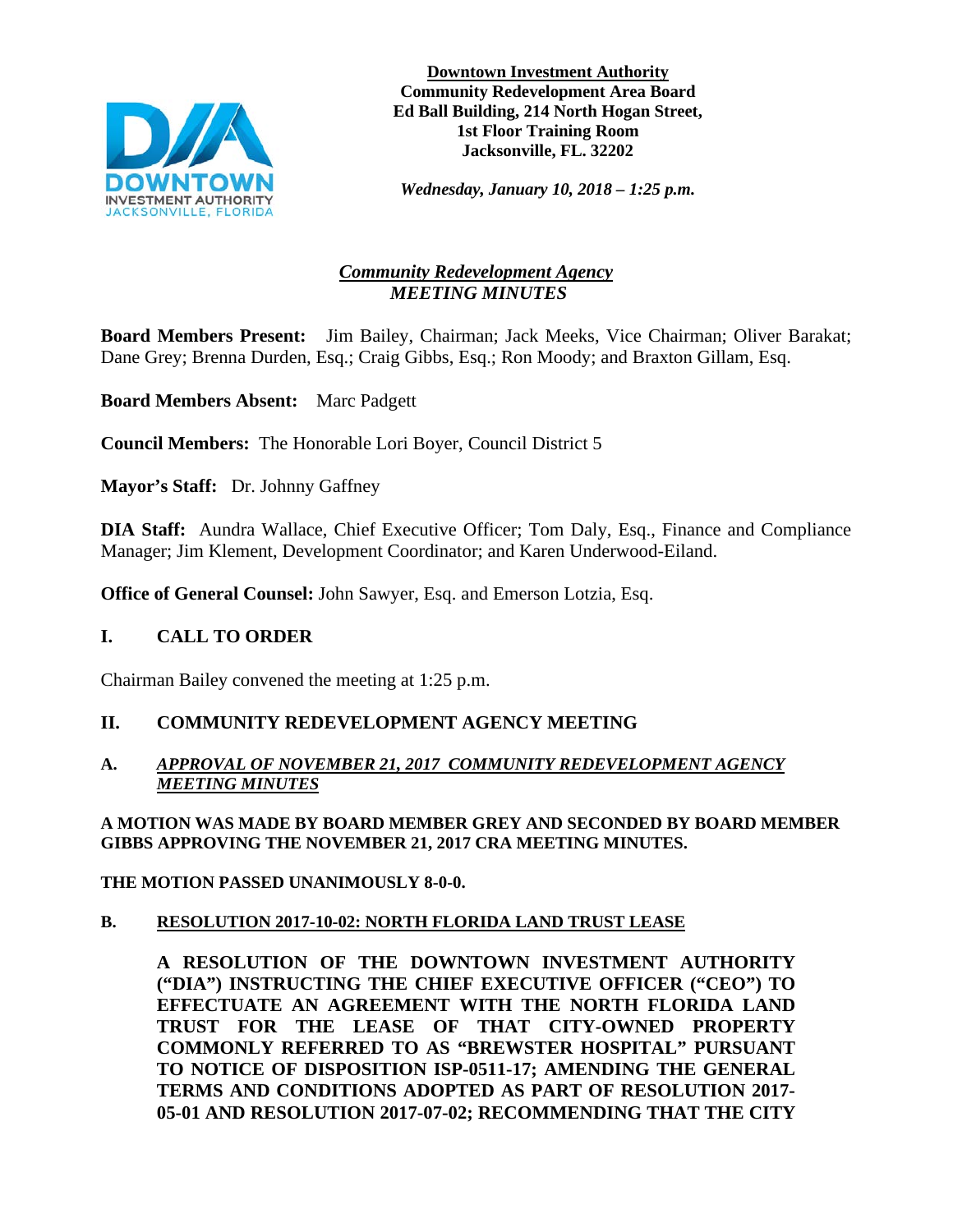Downtown Investment Authority Community Redevelopment Agency Meeting – Wednesday, January 10, 2018 Page 2 of 4

**COUNCIL OF JACKSONVILLE ADOPT LEGISLATION EFFECTUATING THE PURPOSES OF THIS RESOLUTION; INSTRUCTING ITS CEO TO TAKE ALL NECESSARY ACTIONS TO EFFECTUATE THE PURPOSES OF THIS RESOLUTION, INCLUDING BUT NOT LIMITED TO, THE EXECUTION OF A LEASE AGREEMENT OR FUNCTIONAL EQUIVALENT; PROVIDING FOR AN EFFECTIVE DATE. DEFERRED**

**C. RESOLUTION 2017-11-03: NOTICE OF DISPOSITION FOR DUVAL COUNTY TAX PARCEL 089313- 0000.** 

**A RESOLUTION OF THE DOWNTOWN INVESTMENT AUTHORITY ("DIA") INSTRUCTING THE CHIEF EXECUTIVE OFFICER ("CEO") TO EFFECTUATE AN AGREEMENT WITH THE NORTH FLORIDA LAND TRUST FOR THE LEASE OF THAT CITY-OWNED PROPERTY COMMONLY REFERRED TO AS "BREWSTER HOSPITAL" PURSUANT TO NOTICE OF DISPOSITION ISP-0511-17; AMENDING THE GENERAL TERMS AND CONDITIONS ADOPTED AS PART OF RESOLUTION 2017- 05-01 AND RESOLUTION 2017-07-02; RECOMMENDING THAT THE CITY COUNCIL OF JACKSONVILLE ADOPT LEGISLATION EFFECTUATING THE PURPOSES OF THIS RESOLUTION; INSTRUCTING ITS CEO TO TAKE ALL NECESSARY ACTIONS TO EFFECTUATE THE PURPOSES OF THIS RESOLUTION, INCLUDING BUT NOT LIMITED TO, THE EXECUTION OF A LEASE AGREEMENT OR FUNCTIONAL EQUIVALENT; PROVIDING FOR AN EFFECTIVE DATE. DEFERRED**

**D. RESOLUTION 2017-12-01**

**A RESOLUTION OF THE DOWNTOWN INVESTMENT AUTHORITY ("DIA") RECOMMENDING AND APPROVING THE ACQUISITION OF THE FORMER JEA SOUTHSIDE GENERATING STATION PROPERTY ("PROPERTY") BY THE CITY; APPROVING THE REDEVELOPMENT AGREEMENT PROPOSED FOR THE DEVELOPMENT OF THE PROPERTY ("REDEVELOPMENT AGREEMENT"), WHICH WILL INCLUDE A GROUNDLEASE, AN OPTION AGREEMENT, A CONSTRUCTION AGREEMENT, AND OTHER RELATED DOCUMENTS; APPROVING THE ISSUANCE OF A PROMISSORY NOTE ("JEA NOTE") TO JEA IN THE AMOUNT OF \$18,590,000 AND RELATED LOAN DOCUMENTS FOR THE PURCHASE PRICE OF THE PROPERTY; APPROVING THE ISSUANCE OF A CASH FLOW NOTE ("CITY NOTE") TO THE CITY OF JACKSONVILLE IN THE UP TO AMOUNT OF \$26,410,000 TO REIMBURSE THE CITY FOR THE COST OF CERTAIN INFRASTRUCTURE IMPROVEMENTS ON THE PROPERTY; APPROVING A PROPERTY SWAP AGREEMENT AMONG THE CITY OF JACKSONVILLE DIA, ELEMENTS DEVELOPMENT OF JACKSONVILLE, LLC ("DEVELOPER"), AND THE DUVAL COUNTY SCHOOL BOARD**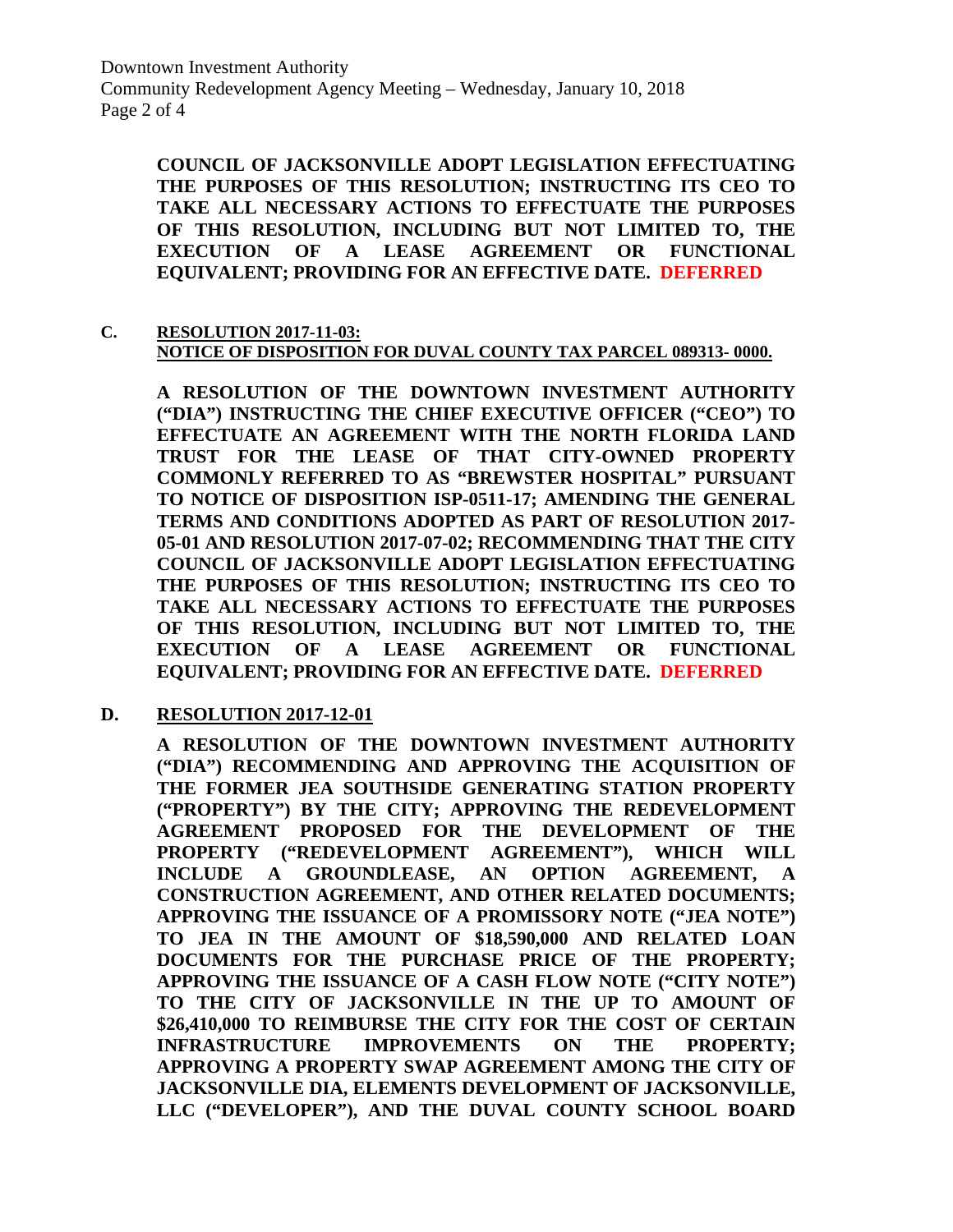Downtown Investment Authority Community Redevelopment Agency Meeting – Wednesday, January 10, 2018 Page 3 of 4

# **("DCSB"); AUTHORIZING THE CEO OF THE DIA TO NEGOTIATE AND ENTER INTO SUCH ADDITIONAL AGREEMENTS AND DOCUMENTS AS NECESSARY TO EFFECTUATE THE PURPOSES HEREOF AS MAY BE RECOMMENDED BY THE OFFICE OF GENERAL COUNSEL, PROVIDED THERE IS NO INCREASED FINANCIAL OBLIGATION TO THE DIA; PROVIDING AN EFFECTIVE DATE.**

The District Project (The former JEA SS Generating Station) PowerPoint presentation was provided to the Board.

Assuming approval from the Board, JEA will hold a meeting on January  $16<sup>th</sup>$  to consider the Fifth Amendment to the purchase and sale agreement. If JEA approved, they would have to file the legislation with City Council by February  $7<sup>th</sup>$ .

Chairman Bailey reminded the Board Member to disclose any ex-parte communication with any of the applicants.

Mr. Munz, a member of the development gave an overview of the actual project and answered questions.

A lengthy discussion ensued regarding the project.

A brief five (5) minute recess was taken.

# **A MOTION WAS MADE BY BOARD MEMBER MOODY AND SECONDED BY BOARD MEMBER GIBBS FOR DISCUSSION.**

## **PUBLIC COMMENTS**

Jimmy Hill addressed concerns and commented about the Southbank.

Billie Tucker addressed concerns and commented about the District.

Jason Lichtstein, Akerman Environmental attorney discussed the financial assurance requirement and answered questions.

**A MOTION TO AMEND RESOLUTION 2017-12-01 WAS MADE BY BOARD MEMBER BARAKAT AND SECONDED BY BOARD MEMBER GILLAM RECOMMENDING THAT THE JEA LOAN SHALL BE PAID BACK 75 PERCENT FROM THE PROCEEDS OF THE TAX REVENUES FROM THE PROJECT ITSELF, THE OTHER 25 PERCENT FROM THE TAX INCREMENT FINANCE DISTRICT OF THE SOUTHBANK**

**THE MOTION PASSED 5-3 (GIBBS AND MEEKS OPPOSED) -0 ABSTAINED.**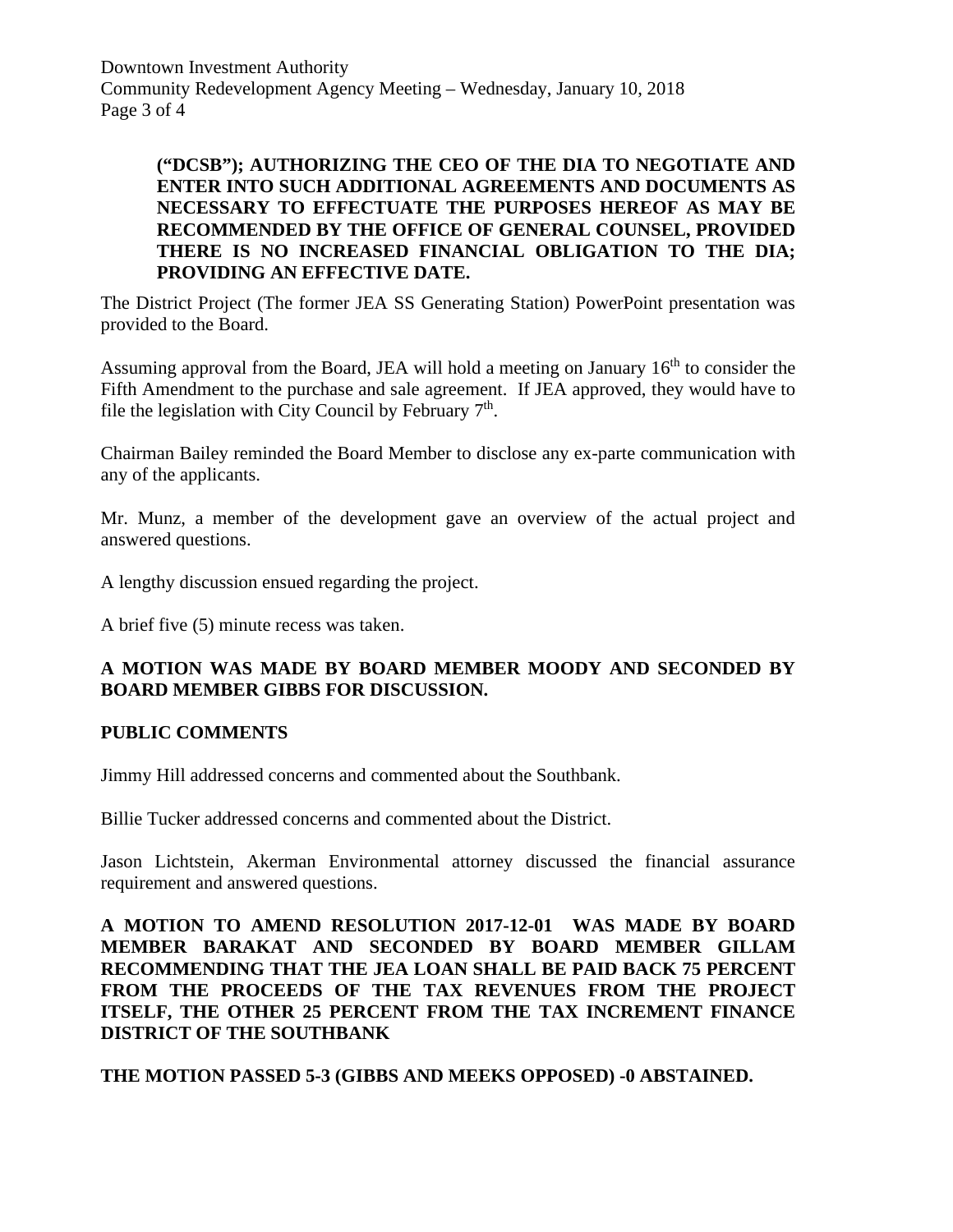Downtown Investment Authority Community Redevelopment Agency Meeting – Wednesday, January 10, 2018 Page 4 of 4

# **A MOTION WAS MADE TO AMEND RESOLUTION 2017-12-01 BY BOARD MEMBER GIBBS AND SECONDED BY BOARD MEMBER GREY REQUESTING THAT THE DIA CEO WILL WORK WITH PROCUREMENT TO TRY TO OBTAIN THE GOAL RECEIVING A MINIMUM OF 20 PERCENT IN TERMS OF SMALL AND EMERGING BUSINESSES (JSEB).**

## **THE MOTION PASSED UNANIMOUSLY 8-0-0.**

CEO Wallace stated that he would make a request with Procurement to see what was out there to be of assistance to the developer on meeting this requirement.

Mr. Rummell signified that he had no objections to the JSEB amendment.

CEO Wallace reiterated guidance from the Board, as listed below:

- Order of infrastructure
- Infrastructure schedule
- Obligation to vertical
- Timing of the takedowns
- Housing
- Defining housing as a workforce house
- The environmental.
- JSEB amendment

CEO Wallace stated that any remaining issues can be taken up at the January  $17<sup>th</sup>$  meeting and all remaining agenda items were deferred until the next meeting.

# **A MOTION WAS MADE BY BOARD MEMBER MOODY AND SECONDED BY SECONDED BY BOARD MEMBER GIBBS APPROVING RESOLUTION 2017-12- 01 AS AMENDED.**

## **THE MOTION PASSED UNANIMOUSLY 8-0-0.**

# **G. ADJOURNMENT**

There being no further business, Chairman Bailey adjourned the CRA meetings at approximately 5:05 p.m.

*The written minutes for this meeting are only an overview of what was discussed. For verbatim comments of this meeting, a transcript is available upon request. Please contact Karen Underwood, at (904) 630-3492, or by email at karenu@coj.net.*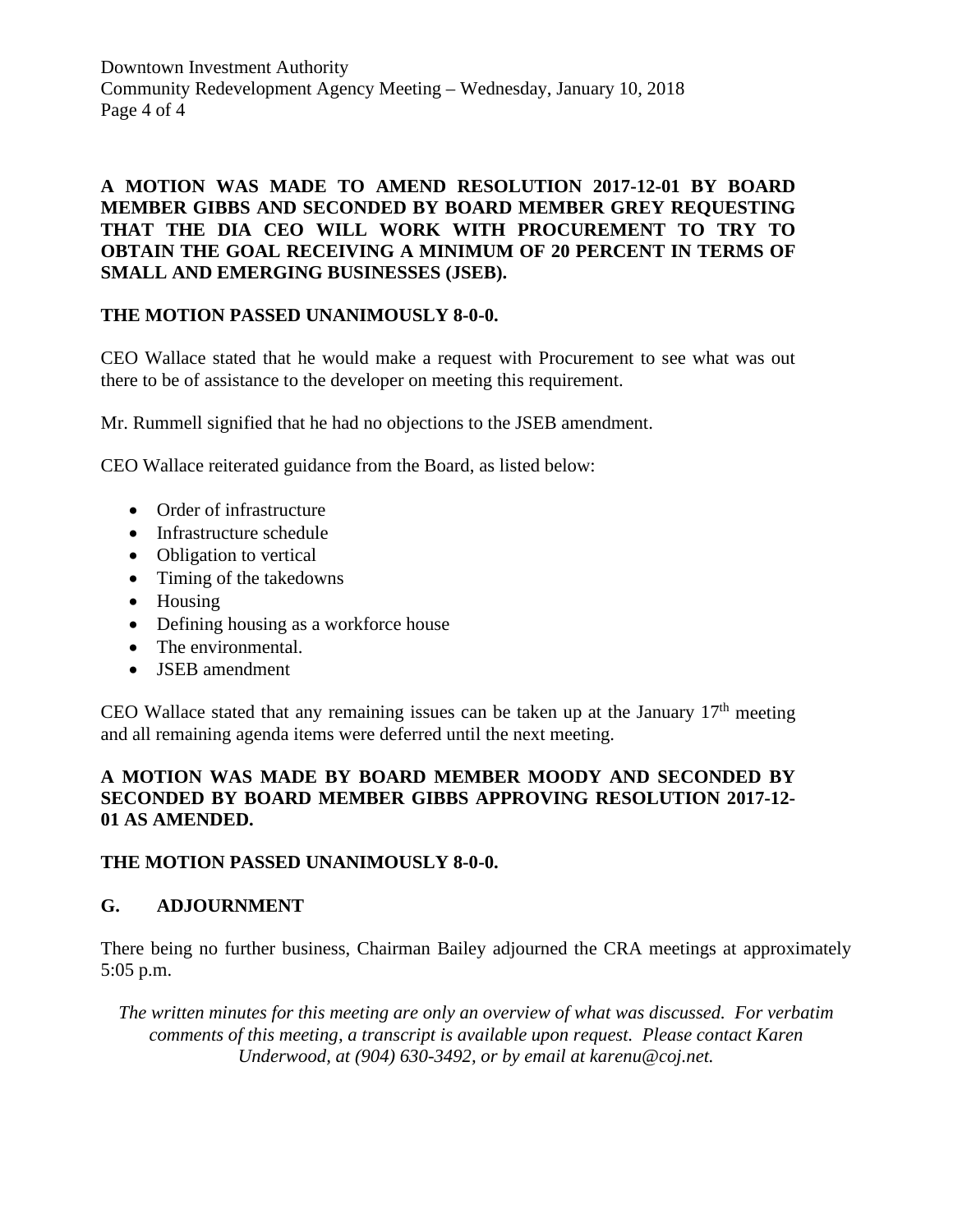

# *Downtown Investment Authority MEETING MINUTES*

**Board Members Present:** Jim Bailey, Chairman; Jack Meeks, Vice Chairman; Oliver Barakat; Dane Grey; Brenna Durden, Esq.; Craig Gibbs, Esq.; Ron Moody; and Braxton Gillam, Esq.

**Board Members Absent:** Marc Padgett

**Council Members:** The Honorable Lori Boyer, Council District 5

**Mayor's Staff:** Dr. Johnny Gaffney

**DIA Staff:** Aundra Wallace, Chief Executive Officer; Guy Parola, DIA Operations Manager; Tom Daly, Esq., Finance and Compliance Manager; Jim Klement, Development Coordinator; and Karen Underwood-Eiland.

**Office of General Counsel:** John Sawyer, Esq. and Emerson Lotzia, Esq.

## **I. CALL TO ORDER**

Chairman Bailey convened the DIA Meeting 1:10 p.m and thanked everyone for attending.

## **II. DOWNTOWN INVESTMENT AUTHORITYMEETING**

## **A.** *APPROVAL OF NOVEMBER 21, 2017 DIA MEETING MINUTES\**

#### **A MOTION WAS MADE BY BOARD MEMBER MOODY AND SECONDED BY BOARD MEMBER GIBBS APPROVING THE NOVEMBER 21, 2017 DIA MEETING MINUTES.**

**THE MOTION PASSED UNANIMOUSLY 8-0-0.**

## **B. RESOLUTION 2017-12-02: JTA STORMWATER CREDIT SALE\***

**A RESOLUTION OF THE DOWNTOWN INVESTMENT AUTHORITY ("DIA") AUTHORIZING THE SALE OF UP TO FOUR AND TWO HUNDREDTHS (4.02) ACRES OF SURPLUS WATER QUALITY COMPENSATORY CREDITS TO THE JACKSONVILLE TRANSPORTATION AUTHORITY ("JTA") FOR USE ON CERTAIN PROPERTY IDENTIFIED BY DUVAL COUNTY TAX PARCELS 074877 0000 AND 074879 0000 COLLECTIVELY REFERRED TO HEREIN AS THE "PROPERTY"; INSTRUCTING THE CHIEF EXECUTIVE OFFICER ("CEO") TO TAKE ALL NECESSARY ACTION TO EFFECTUATE THE PURPOSES OF THIS RESOLUTION; PROVIDING FOR AN EFFECTIVE DATE.**